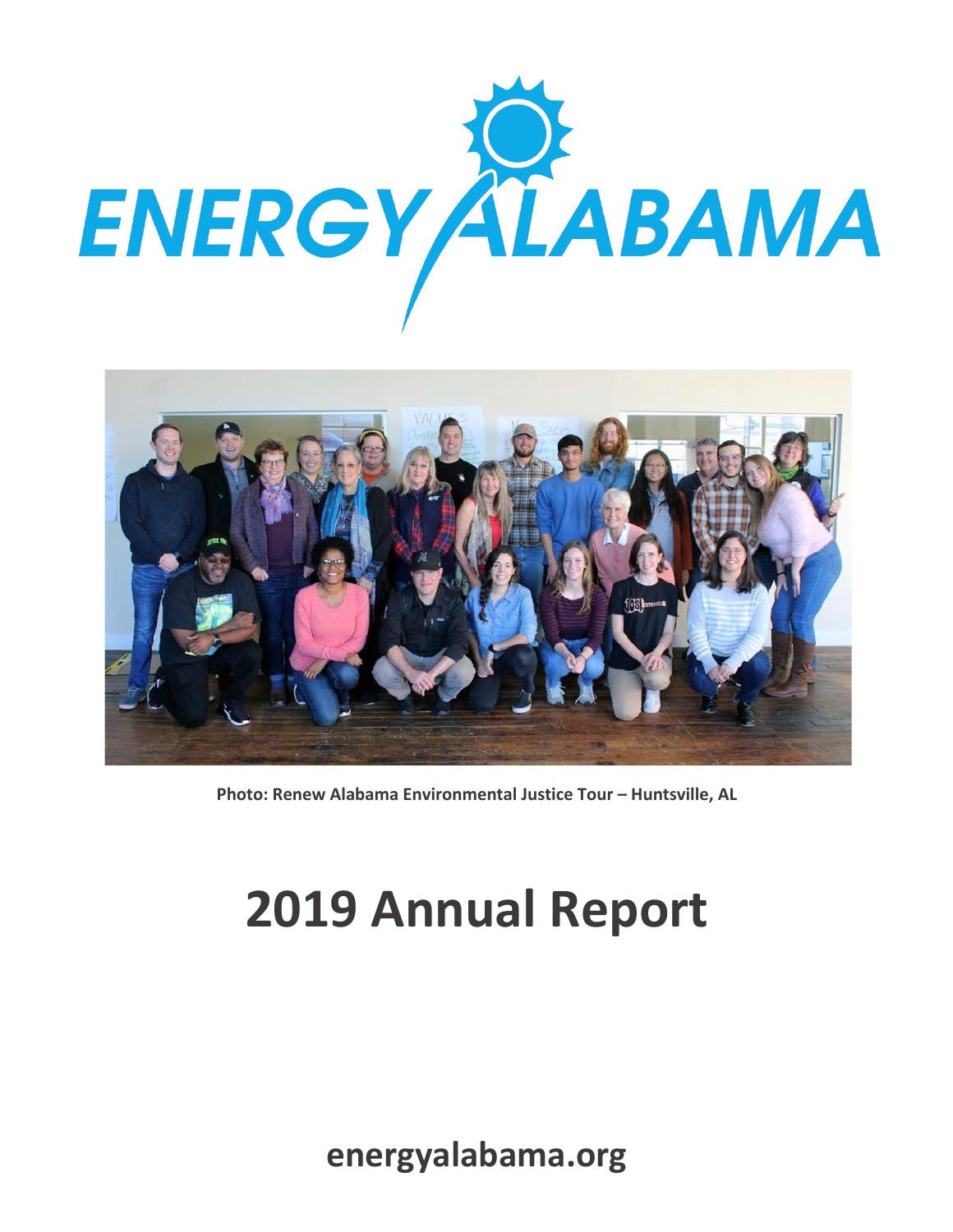#### **From the CEO**



Friends,

Thanks to all our supporters, 2019 was a very active year! The challenges of deploying renewable and sustainable energy across Alabama remains a daunting task but we are moving the needle in the right direction.

I would like to thank each of you for your gracious support. Whether it be financially or from your hard work and participation, each one of you deserves credit for our continued success. I'd like to share some of the highlights of 2019:

Our educational programming expanded to help low-income families in Madison County learn about energy efficiency. Energy in Action continued to go strong in the Huntsville City School System, and we supported the Alabama Department of Education by serving on the Alabama Green Ribbon Schools Committee.

Our policy initiatives included support to the Tennessee Valley Authority's Integrated Resource Planning process. We engaged both TVA and Alabama Power on their solar policies to support customer involvement and represented our members in two dockets at the Alabama Public Service Commission.

Our technical support saw the development of sustainabilitysharing.com which assists the automotive industry's innovative approaches in sustainability. Thanks to West Alabama Works and the Alabama Automotive Manufacturer's Association for their support of this effort!

Energy Alabama's future is bright. We have truly been blessed to have all the wonderful support from you, our members, volunteers, friends, and supporters. To continue supporting our work, please become a member by visiting: http://alcse.org/energy-alabama-friend

To a sunny 2020!

**Randy**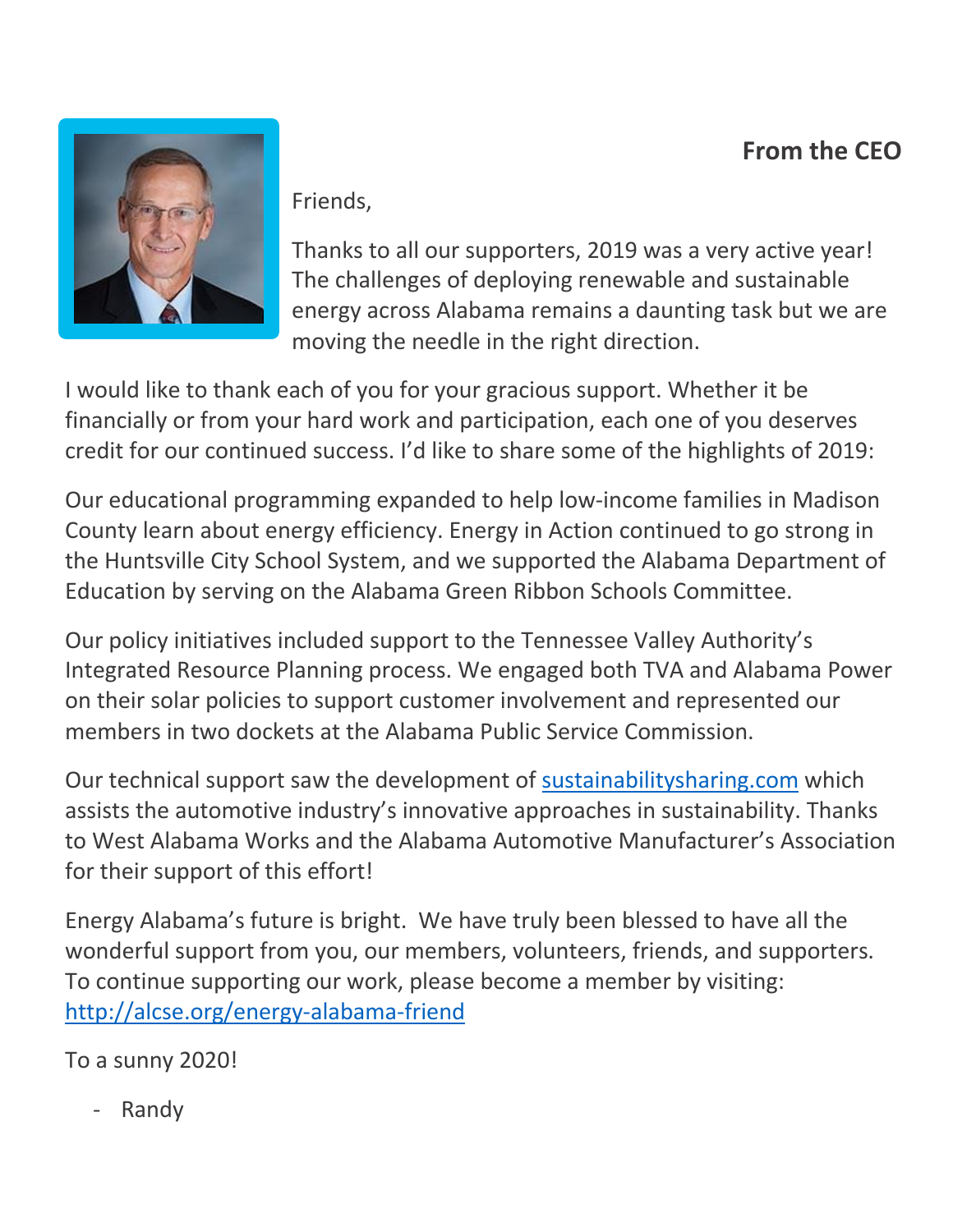# 2019 ACCOMPLISHMENTS

#### **Education**

Energy Alabama educates communities across the state to provide them with access to factual information about sustainable energy. We work with Alabama's children to prepare them through STEM educational curricula for a world powered by sustainable energy. Our work in this area focuses on interactive, hands-on education with real-world technology, and aims to show the opportunity of sustainable energy.

- Energy Alabama continued our flagship educational program, **Energy in Action,** thanks to support from Northrup Grumman. Energy in Action aims to help students achieve real energy savings in their school and in community businesses. Students learn the basics of energy management and progress through a deeper working knowledge of energy.
- Energy Alabama continued to serve on the **Alabama Green Ribbon Schools** Committee, which is hosted by the Alabama State Department of Education. Green Ribbon Schools are judged based on environmental impact and costs of their operations; the health and wellness of schools, students, and staff; and their environmental and sustainability education. Congratulations to Troy University for their work to improve sustainability on campus.
- Energy Alabama launched a new collaborative effort in 2019 called Saving Generations to educate low-income families in Madison County, and install energy efficient upgrades. The program educates and inspires the next generation of servant leaders by partnering with the Emerging Leaders program at the University of Alabama in Huntsville (UAH), to train them on the economic and environmental value of energy efficiency. Students take an active role in working with families to install energy efficient measures at no cost to the participants.
	- o Saving Generations is a collaborative effort of Leadership Huntsville/Madison County Class 33, Village of Promise, CASA of Madison County, UAH, Nexus Energy Center, and Energy Huntsville.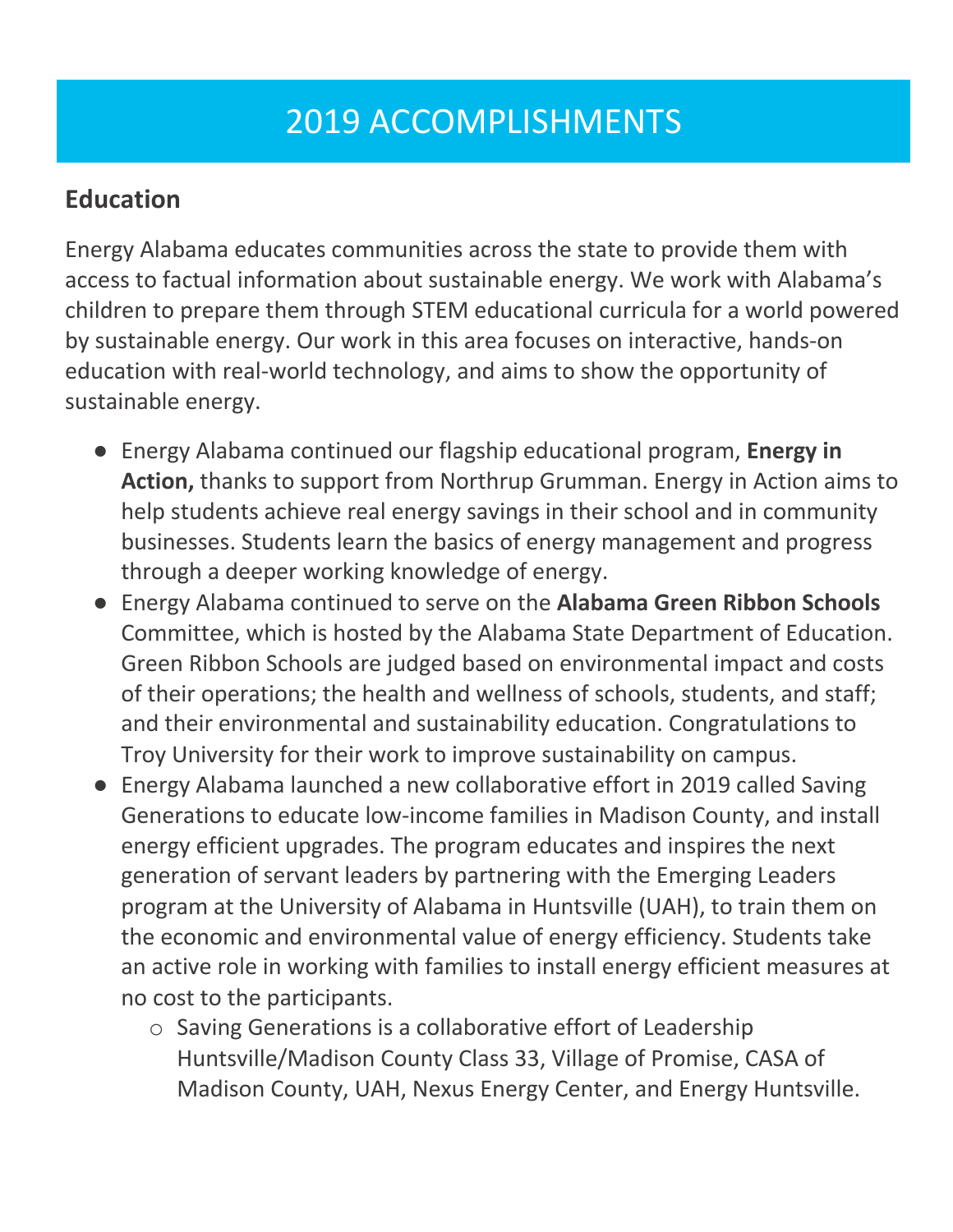#### **Policy**

Energy Alabama engages in policy work to advance sustainable energy in local communities and ultimately our state. We work on policies that support openness and transparency in utility rates and ratemaking processes, improve equity in energy efficiency programs, remove barriers to renewable energy deployment, and give customers better access to their utility data. We challenge utilities that make uneconomic decisions to benefit shareholders rather than customers.

2019 saw a massive expansion of our policy work.

- Energy Alabama finished its work as a committee member on the Tennessee Valley Authority (TVA) **Integrated Resource Plan (IRP)** working group. An IRP is a planning tool used by utilities to determine what their energy mix will look like decades into the future. Our involvement improved the final plan by expanding renewable energy however, TVA continues to rely heavily on uneconomic coal and gas.
- In 2019, Energy Alabama formally intervened at the Alabama Public Service Commission (PSC) against Alabama Power's unjust \$5/kW per month tax on grid-connected solar. A formal hearing was held in April and we, along with allies, were able to present strong evidence that Alabama Power's tax was unjust and discriminatory. The Commission had not acted as of year-end.
- Energy Alabama joined a collaborative effort called the Tennessee Valley Energy Democracy Initiative to more effective advocate for bringing the public's power back to public power. The last few years have taught us that TVA, once a progressive agency, is no longer serious about the clean energy transition or its democratic roots.
- Alabama Power petitioned the Alabama PSC for permission to build and buy new (mostly) gas at a cost to customers of at least \$1.1 billion. The additions will expand the utility's total power-producing capabilities by almost 20%. Energy Alabama intervened with Gasp, and our witnesses have testified against Alabama Power's unjustified and risky requests. Alabama Power's analysis shows solar plus storage as the most cost-effective resource (to the extent it needs any) however, it chose to build expensive gas instead.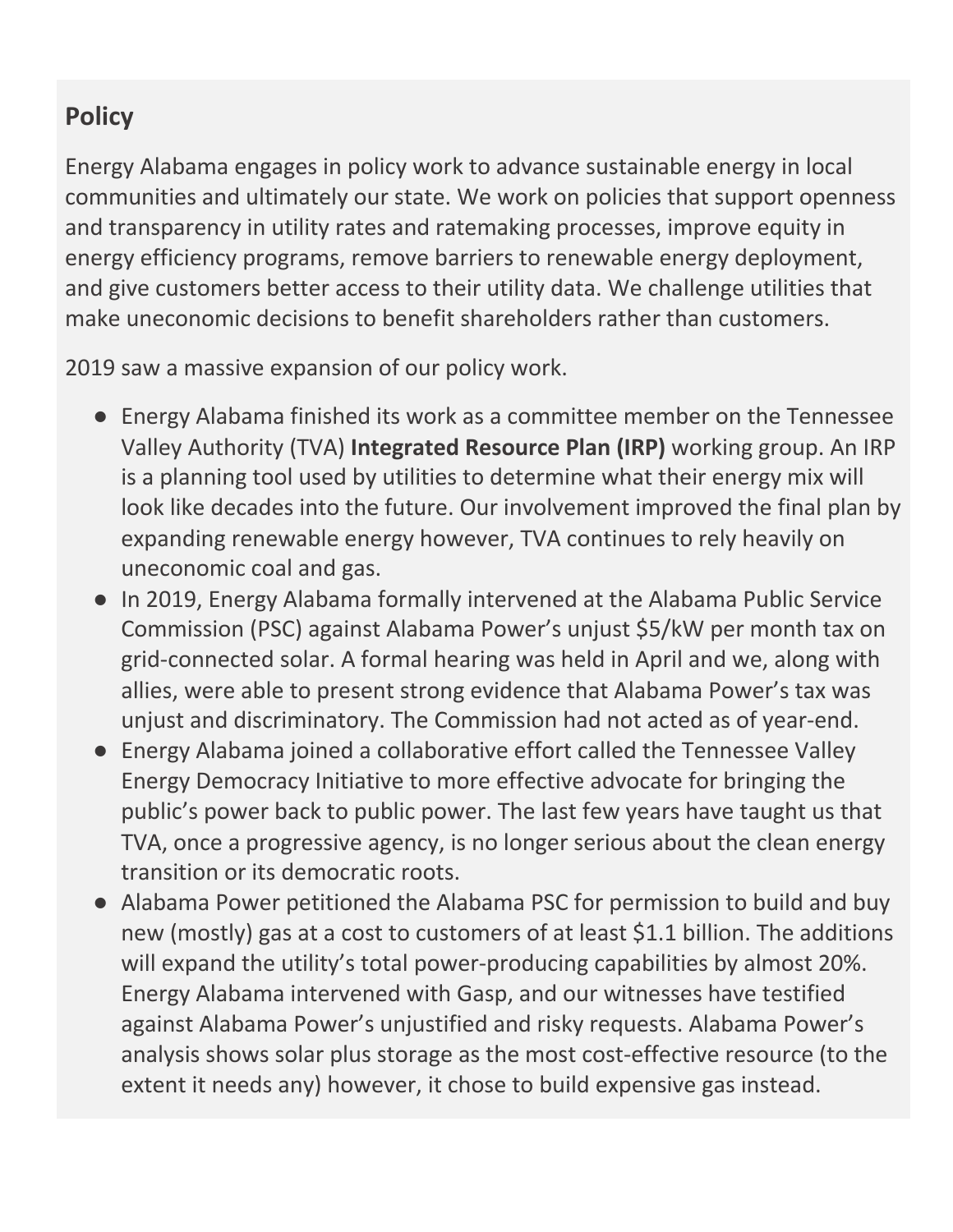#### **Technical Assistance**

Energy Alabama provides technical assistance to help businesses and community organizations improve their energy efficiency and switch to renewable energy. Our technical assistance work focuses on overcoming barriers that typically stand in the way of improving the built environment, as well as using our knowledge of resources to improve the economics of projects.

- Energy Alabama continued its partnership with the Community Foundation of Greater Huntsville on **Good Use** (previously known as Grants to Green). This program is designed to help nonprofits and faith-based organizations reduce their utility bills by improving the energy efficiency of their buildings. Southface Institute, headquartered in Atlanta, will continue to provide technical assistance and financial support for potential grant recipients through the program.
- Energy Alabama partnered with West Alabama Works, the Appalachian Regional Commission, and the Alabama Automotive Manufacturers Association to build "Sustainability Sharing". Sustainability Sharing is a private, online forum for Alabama's automotive manufacturers, suppliers, and affiliates, to share and learn from each other about best practices and innovative approaches in sustainability. Driven by demand from the industry, the platform aims to increase collaboration among the automotive industry to grow jobs, increase economic activity, and conserve natural resources in Alabama.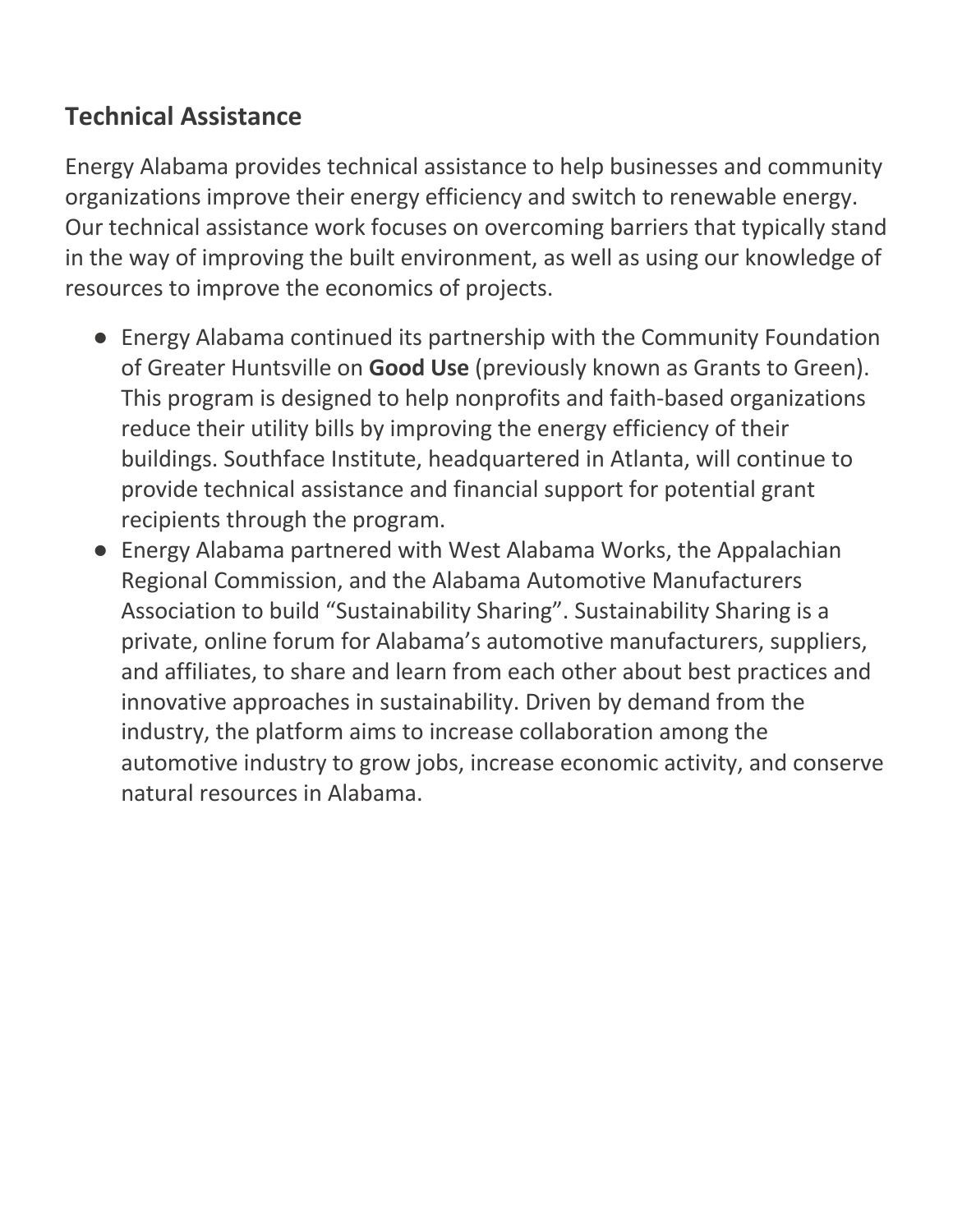# 2019 FUNDERS

- Alabama Rivers Alliance
- Amazon Smile
- Caring Foundation
- Clif Bar Family Foundation
- Community Foundation of Greater Huntsville
- Heidi Tyler
- Kroger
- Northrup Grumman
- Straight to Ale
- West Alabama Works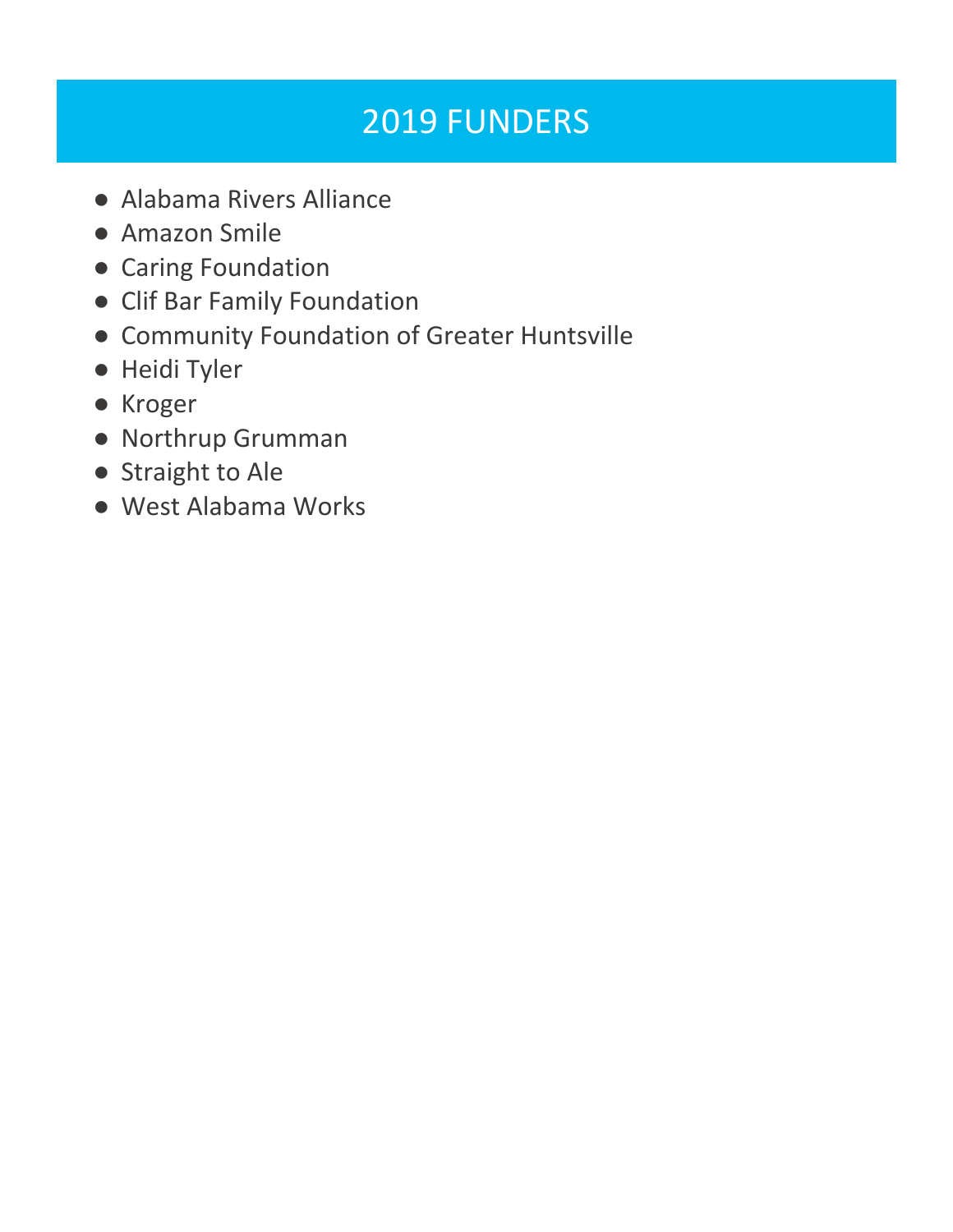### 2019 BY THE NUMBERS

#### **Total Income: \$ \$42,130**



#### **Total Expenses: \$56,777**

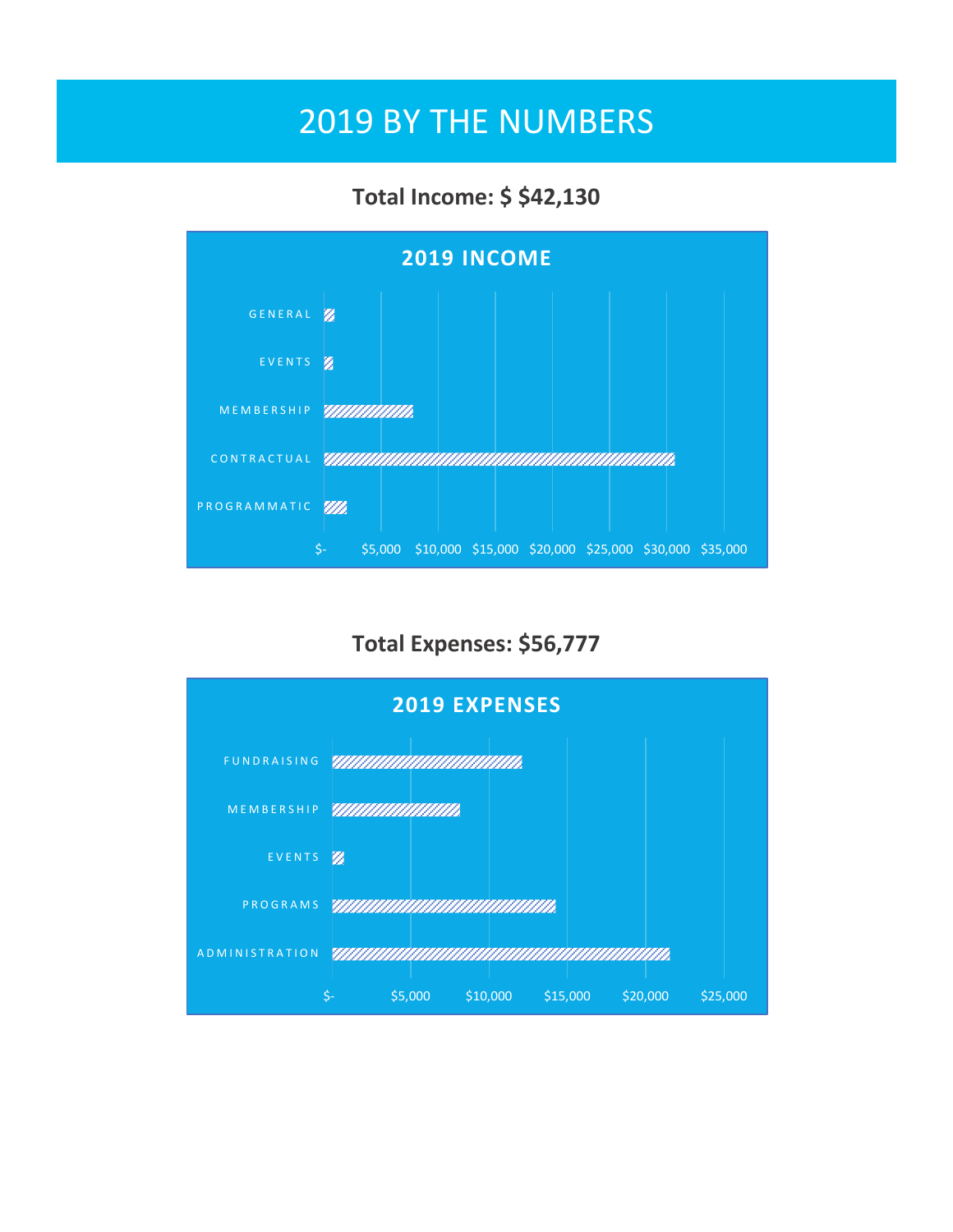### FIVE-YEAR FINANCIAL TRENDS



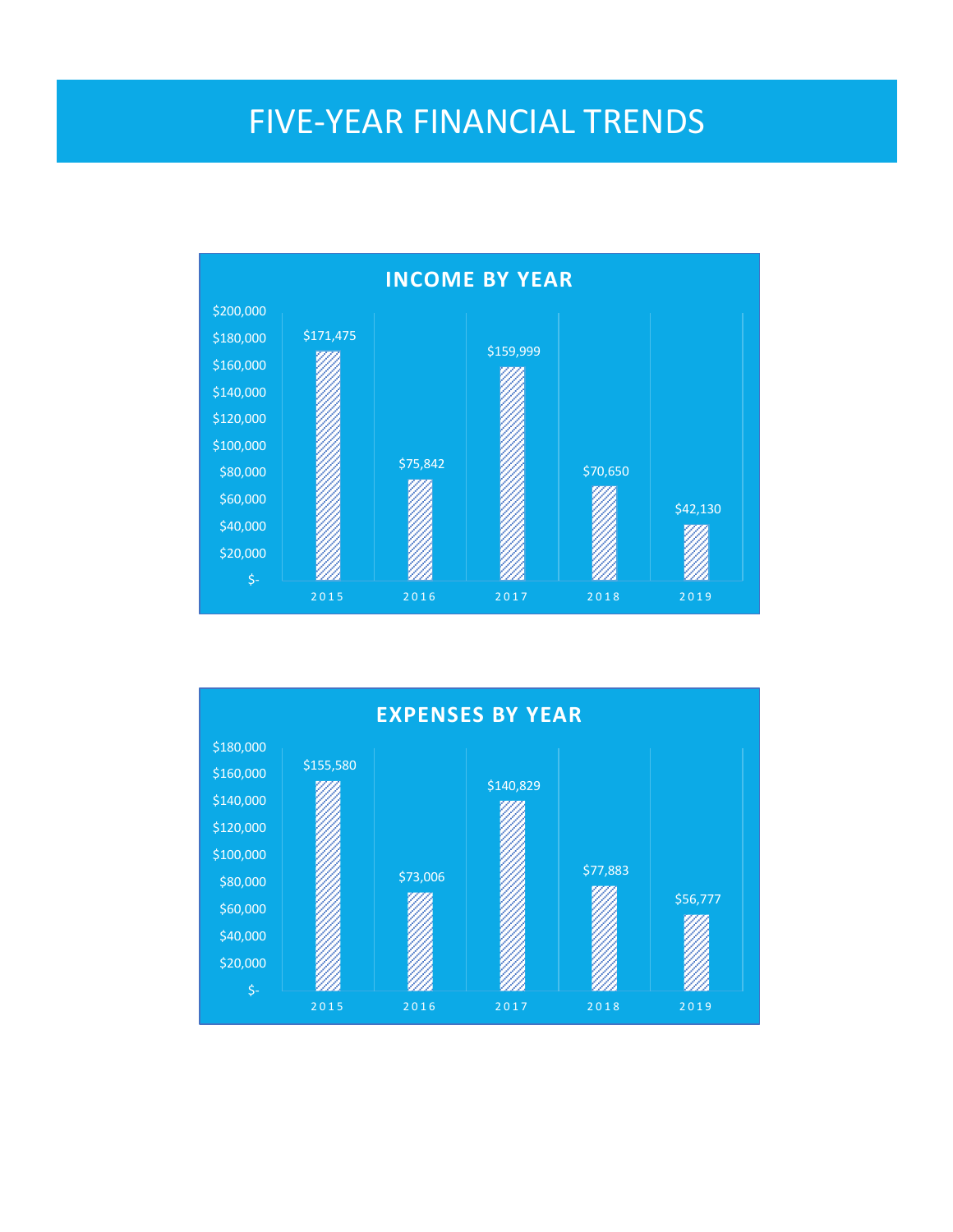### BOARD OF DIRECTORS



**Darryl Bird**

Bird and Kamback Architects



**Randy Buckner (Chair)**

Avion Solutions, Inc. **Jack Stewart**



Independent Consultant



**Edwan O'Neal** TMT Group, Inc.



Media Fusion